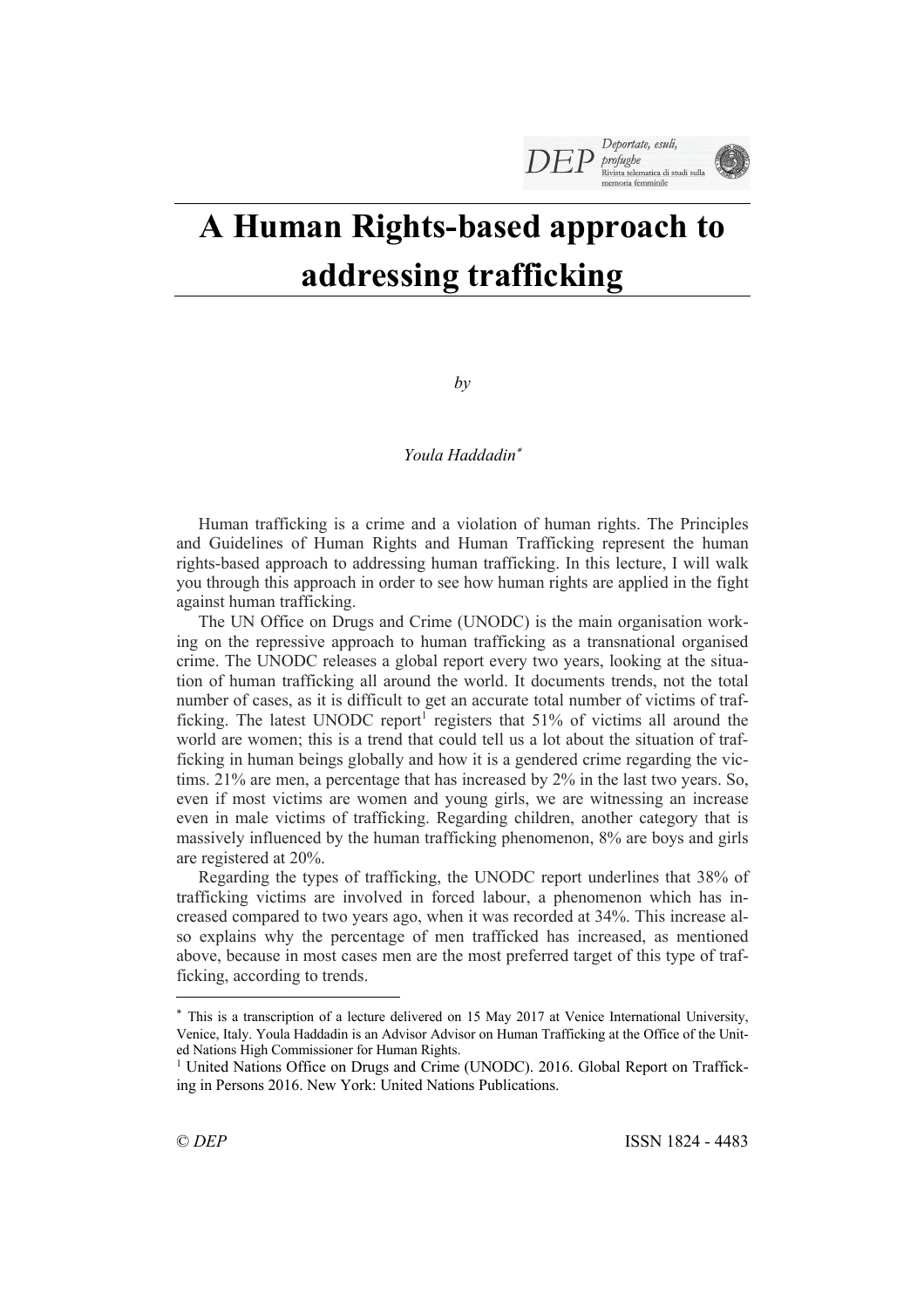54% of people are sexually exploited and here it is necessary to highlight an important issue: when we talk about sexual exploitation in fact we are not using the most correct and accurate term referring to trafficking, because in the definition we will see later it is reported the wording "exploitation of the prostitution of others". Sexual exploitation is an act of violence against women, children, and also men, but it is not merely linked to the phenomenon of human trafficking. There could be a situation of sexual exploitation of a person, without a situation of trafficking. We will return on it later when we will talk about the definition of trafficking.

Other forms of trafficking correspond to 8% of the total cases around the world according to the report. Other forms of trafficking in human beings are, for example, the selling of children, forced marriages, forced begging, all street crimes linked to exploitation, removal of organs and using children as soldiers. There exists shocking data about human trafficking for the removal of organs. Two years ago, the percentage was 1% of the total amount of trafficking situations; now it has risen to 3%. This is a very worrying situation, and it is important to understand as the causes can be traced to conflicts around the world, the condition of unrest of people who flee from these conflicts, the situations in refugee camps, etc.

# **The international legal framework on human trafficking**

Here I would like to provide a very quick overview of the international legal framework around the issue of trafficking, which is actually rather complex. When we talk about trafficking, it is important to understand what trafficking is, because as we saw above, the types of trafficking are very diverse and at the international level even scholars are debating about what is trafficking and what is not. It is an extremely complicated issue.

Of course, some of the major international conventions to which we have to refer are the Slavery Convention, which was adopted in 1926, and its supplementary Convention of 1956<sup>2</sup>. At the beginning of the 20th century, international conventions<sup>3</sup> on this issue started talking about a specific topic related to trafficking in women known as *white slavery*, which referred to trafficking in white women for sexual exploitation or for using them for prostitution. A few years later, things

<sup>&</sup>lt;sup>2</sup> Reference here is to the following two international conventions: Convention to Suppress the Slave Trade and Slavery, 60 LNTS 254, adopted 25 September 1926, entry into force 9 March 1927, and the United Nations Supplementary Convention on the Abolition of Slavery, the Slave trade, and institutions and practices similar to slavery, 226 UNTS 3, adopted by the United Nations Conference of Plenipotentiaries with Resolution 608 (XXI) of the Economic and Social Council 7 September 1956, entry into force 30 April 1957.

<sup>3</sup> International Agreement for the Suppression of the White Slave Traffic, 1 LNTS 83, signed May 1904, entry into force July 1905, revised December 1948 (30 UNTS 23); International Convention for the Suppression of White Slave Traffic, 9 LNTS 278, signed May 1910, entry into force June 1912, amended by Protocol approved by the General Assembly in December 1948, 30 UNTS 23.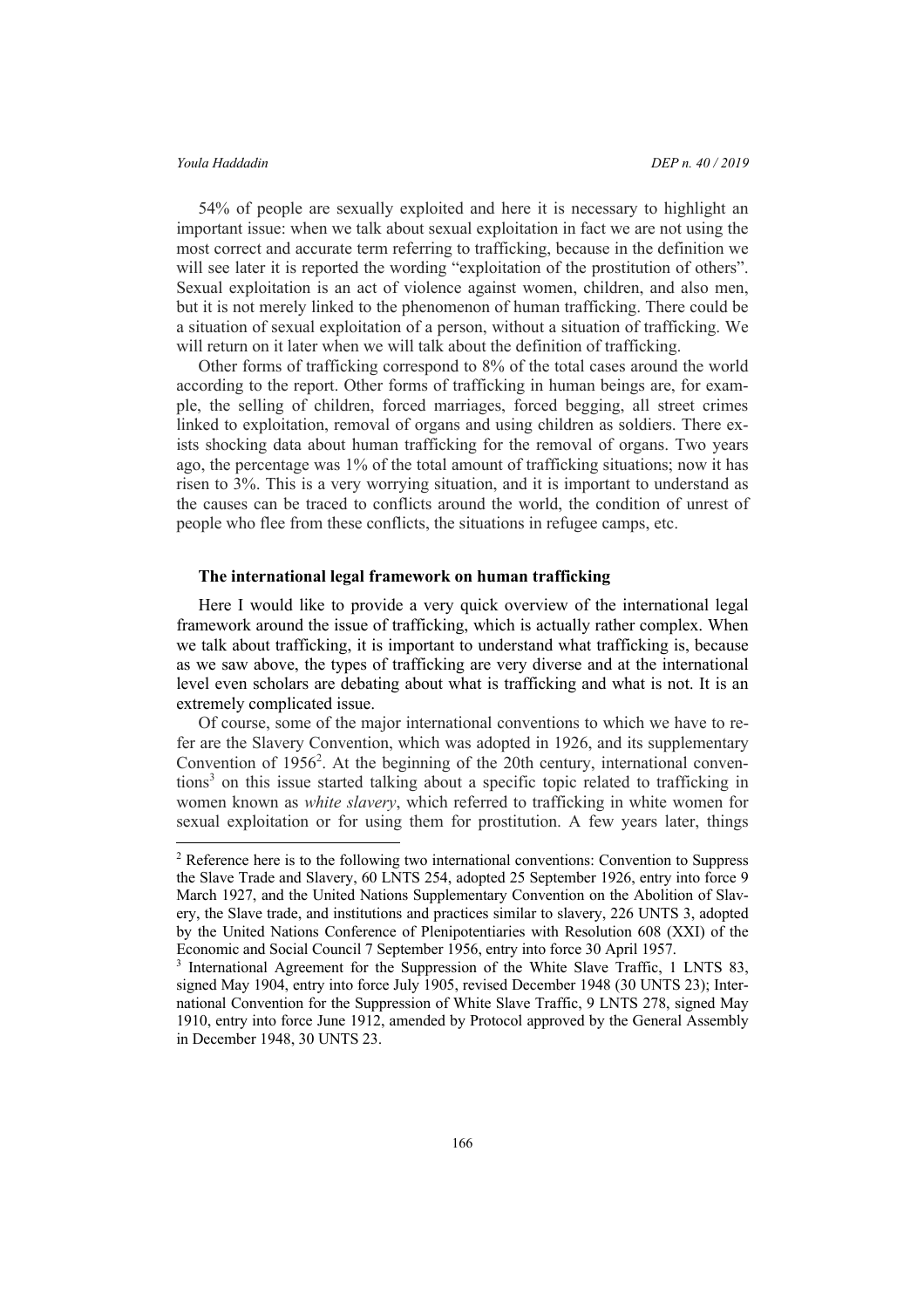started to change with the entry into force of international conventions which used directly the term "trafficking" even referring only to women and children<sup>4</sup>.

However, the most important piece of legislation at the international level regulating trafficking is the Protocol to Prevent, Suppress, and Punish Trafficking in Persons, especially women and children, or the Palermo Protocol<sup>5</sup>. It is a supplementary protocol added to the UN Convention against Transnational Organised Crime<sup>6</sup>, which was adopted in 2000. Together with the Palermo Protocol, the UN Convention against Transnational Organised Crime counts another two protocols, the Protocol against the Smuggling of Migrants by Land, Sea and Air<sup>7</sup>, and the Protocol Against Illicit Manufacturing of and Trafficking in Firearms, their Parts and Components and Ammunition<sup>8</sup>. It is really important to clarify the difference between smuggling and trafficking: the first refers to a breach in immigration laws of a State and it is defined by its Protocol in article 3 as "the procurement, in order to obtain, directly or indirectly, a financial or other material benefit, of the illegal entry of a person into a State Party of which the person is not a national or a permanent resident". Trafficking, instead, is a crime against the human being and a violation of human rights and dignity of a person and we shall see the definition provided by the Palermo Protocol later is this lecture.

For what concerns a regulation about human trafficking for forced labour, we have some important conventions adopted by the International Labour Organisation (ILO) of which one of the most important ones is ILO Forced Labour Convention of  $1930^9$  and its newly Protocol of 2014 to the Forced Labour Convention<sup>10</sup>.

 <sup>4</sup> League of Nations, International Convention for the Suppression of Traffic in Women and Children, September 1921, Geneva (9 LNTS 415) and amended by the Protocol signed at Lake Success, November 1947 (53 UNTS 13); League of Nations, International Convention for the Suppression of Traffic in Women of Full Age, October 1933, (150 LNTS 431), amended by the Protocol Signed at Lake Success, November 1947 (53 UNTS 13); United Nations Convention for the Suppression of the Traffic in Persons and of the Exploitation of the Prostitution of Others, 96 UNTS 271, signed December 1949, entry into force July 1951.<br><sup>5</sup> Protocol to Prevent, Suppress and Punish Trafficking in Persons, Especially Women and

Children, supplementing the United Nations Convention against Transnational Crime, November 2000, GA Res. 55/25, Annex II UN GAOR, 55th Sess., entry into force December 2003.

<sup>6</sup> United Nations Convention against Transnational Organized Crime and the Protocols thereto, 2225 UNTS 209, November 2000, entry into force September 2003 (Organized Crime Convention).

<sup>7</sup> Protocol against the Smuggling of Migrants by Land, Sea and Air, supplementing the United Nations Convention Against Transnational Organized Crime, signed 15 November 2000, GA Res. 55/25, Annex III, UNGAOR, 55th Session, Supp. No 49, at 62, UN Doc. A/45/49 (Vol. I) (2001), entry into force 28 January 2004.

<sup>8</sup> Protocol Against Illicit Manufacturing of and Trafficking in Firearms, their Parts and Components and Ammunition supplementing the United Nations Convention Against Transnational Organized Crime, GA Res. 255, 15 November 2000, UN Doc. A/RES/55/255 (2001), signed 31 May 2001, entry into force 3 July 2005.

ILO, Forced Labour Convention, 1930 (No. 29), Convention concerning Forced or Compulsory Labour, adopted 28 June 1930, entry into force 1 May 1932.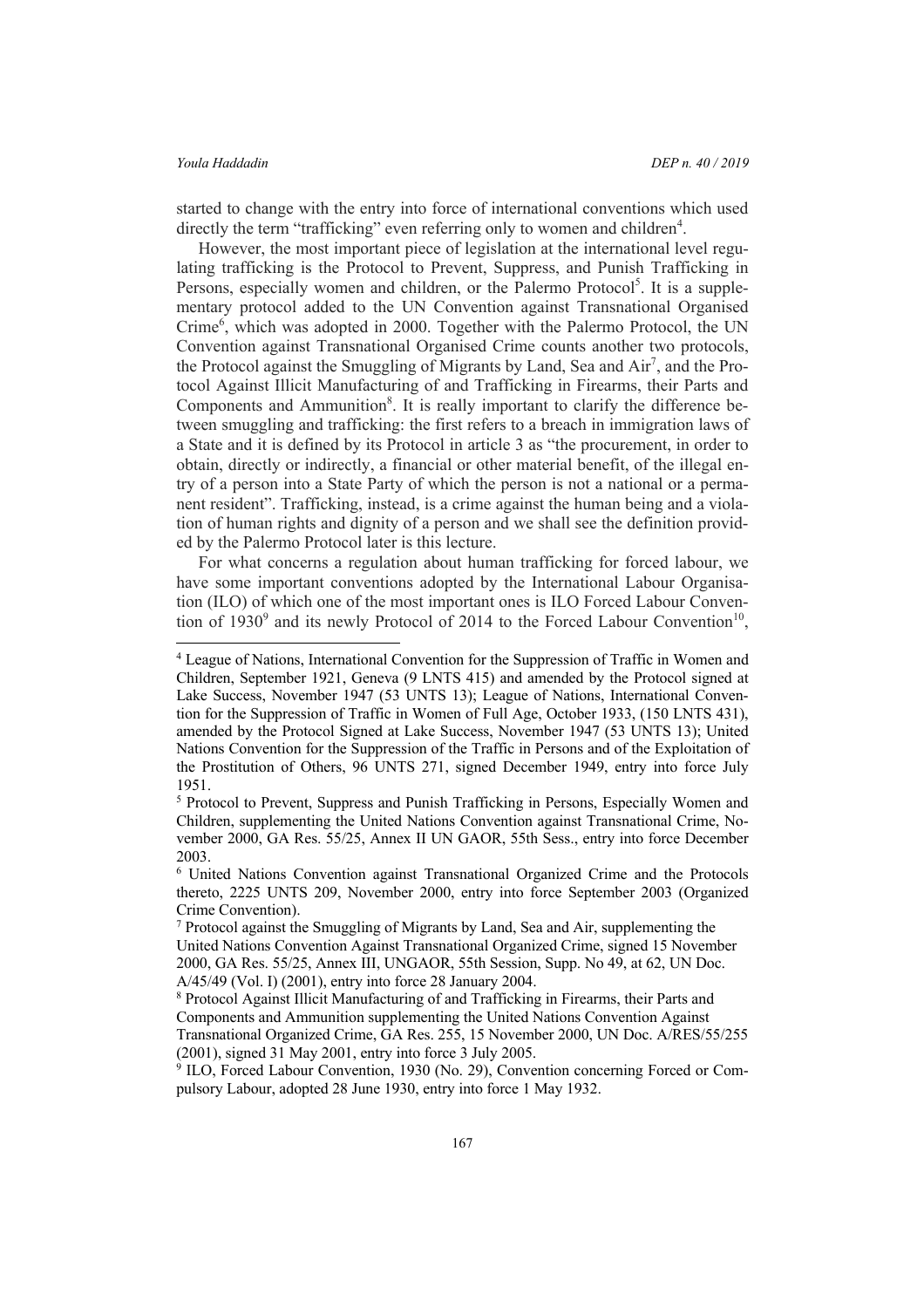which is very important because it highlights the issue of compensation for victims, a topic which a lot of international conventions do not touch when it comes to talk about human trafficking.

When it comes to human rights, we must consider also the International Convention on the Protection of all Migrants' Workers and Members of their Families<sup>11</sup> other specific treaties, like Convention on the Elimination of Any Form of Discrimination Against Women<sup>12</sup> (CEDAW), Convention on the Rights of the Child<sup>13</sup> (CRC) and its two optional Protocols: the Optional Protocol to the Convention on the Rights of the Child on the Sale of Children, Child Prostitution and Child Pornography<sup>14</sup> and the Optional Protocol to the Convention on the Rights of the Child on the involvement of children in armed conflict<sup>15</sup>. We also have to take into account the ILO Convention concerning the Prohibition and Immediate Action for the Elimination of the Worst Forms of Child Labour<sup>16</sup>, which refers to the use of children under the age of 18 in forced labour. When it comes to specific groups like migrants and refugees, the Convention Relating to the Status of Refugees of  $1951<sup>17</sup>$  is the most important convention related to those groups of people.

When we discuss international law on human trafficking, there are other sources to take into account, which are called "soft law" sources. We should consider all the General Assembly Resolutions on the matter and the United Nations Security Council (UNSC) Resolutions. For example, most recently the Security Council has been very active in addressing issues of trafficking, especially in situations of armed conflict<sup>18</sup>. However, I personally think that a situation of human trafficking in armed conflict is more related to slavery rather than trafficking, but I recognise

<sup>&</sup>lt;sup>10</sup> ILO, Protocol of 2014 to the Forced Labour Convention, 1930, Protocol of 2014 to the Forced Labour Convention, 1930 adopted 11 June 2014, entry into force 9 November 2016. <sup>11</sup> International Convention on the Protection of all Migrants' Workers and Members of their Families, 2220 UNTS 3, adopted 18 December 1990, entry into force 1 July 2003.

<sup>12</sup> Convention on the Elimination of All Forms of Discrimination against Women, 1249 UNTS 13, adopted December 1979, entry into force September 1981.

<sup>&</sup>lt;sup>13</sup> Convention on the Rights of the Child, 1577 UNTS 3, adopted 20 November 1989, entry into force 2 September 1990.

<sup>&</sup>lt;sup>14</sup> Optional Protocol to the Convention on the Rights of the Child on the Sale of Children, Child Prostitution and Child Pornography, GA Res. 54/263, adopted 25 May 2000, entry into force 18 January 2002.

<sup>&</sup>lt;sup>15</sup> Optional Protocol to the Convention on the Rights of the Child on the involvement of children in armed conflict, 2173 UNTS 222, adopted 25 May 2000, entry into force 12 February 2002.

<sup>&</sup>lt;sup>16</sup> ILO Convention concerning the Prohibition and Immediate Action for the Elimination of the Worst Forms of Child Labour (n. 182), adopted 17 June 1999, entry into force 19 November 2000.

<sup>&</sup>lt;sup>17</sup> Convention Relating to the Status of Refugees, 189 UNTS 137, adopted 28 July 1951, entry into force 22 April 1954 as amended by the Protocol Relating to the Status of Refugees, 606 UNTS 267, adopted 31 January 1967, entry into force 4 October 1967.

<sup>&</sup>lt;sup>18</sup> For example, see UN Security Council resolution 2331 (2016) on trafficking in persons in armed conflicts, 20 December 2016, S/RES/2331 (2016); UN Security Council, Security Council resolution 2388 (2017) on trafficking in persons in armed conflicts, 21 November 2017, S/RES/2388 (2017).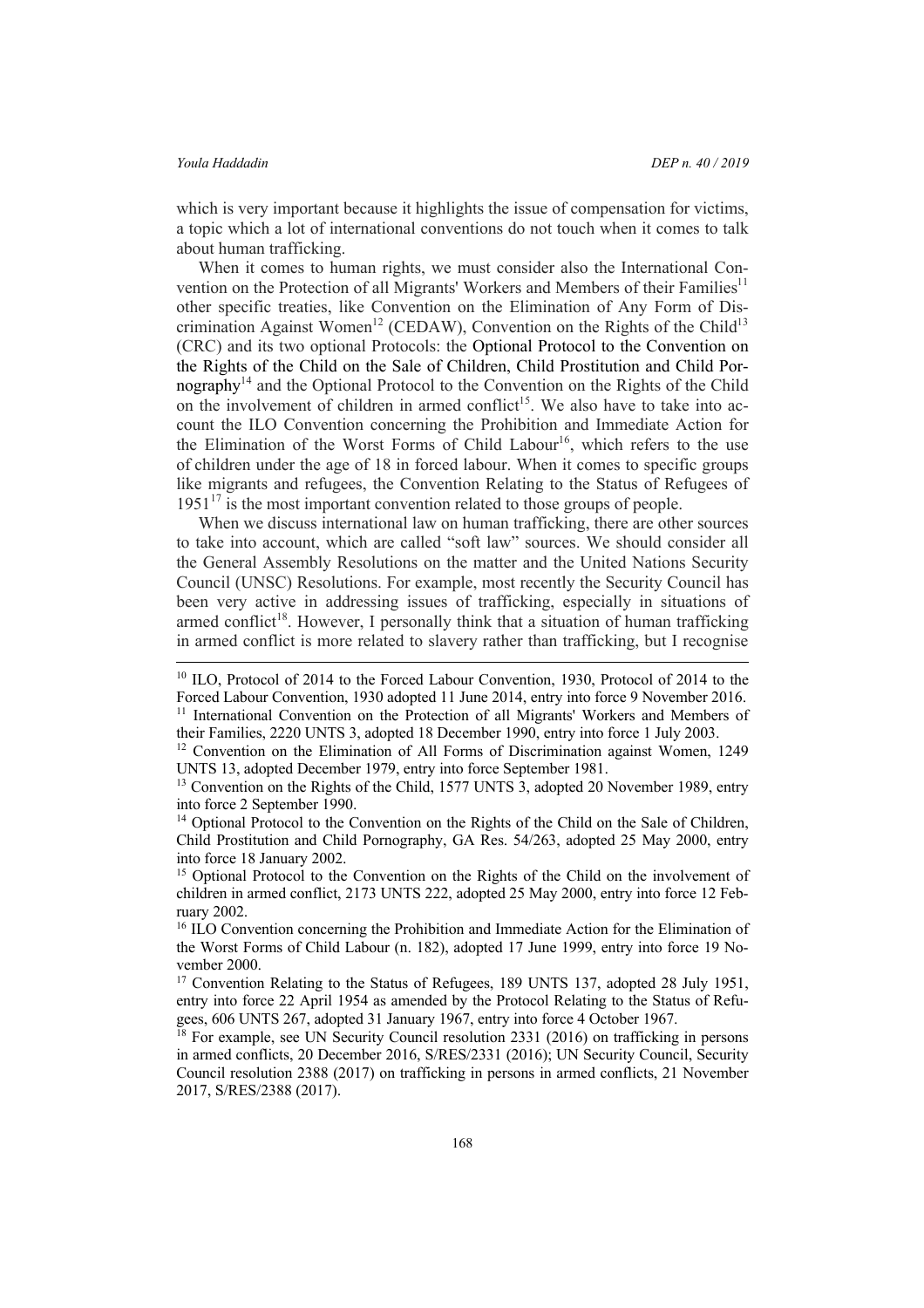that it is a step forward in the UNSC, which is the main political body of the United Nations. It is important that such an international body of States engages in addressing these issues.

Human trafficking was addressed also by several international Courts: for example, the International Criminal Court or the International Criminal Tribunal for Rwanda and the International Criminal Tribunal for the former Yugoslavia. These Courts examined some of the issues associated to trafficking. It is important to understand that these issues were not situations of trafficking by themselves, but they were associated to it. It is also necessary to understand the legal bases when we talk about trafficking as a crime and as a human rights violation.

Among the aforementioned soft law instruments, here I shall discuss the Recommended Principles and Guidelines on Human Rights and Human Trafficking. They were developed by the Office of the High Commissioner for Human Rights (OHCHR), and a Commentary was drafted, which explains step-by-step every principle and guideline. So, although the Recommended Principles and Guidelines are not legally binding to States, they serve as guidance on how to deal with certain issues and certain elements of trafficking and deal with it as a violation of human rights, as it has been widely accepted by the Member States.

I can proudly say that two-thirds of the UN Member States currently apply a human rights-based approach because it has proved to be very detailed, even in comparison of the sole application of the criminal approach in combating trafficking as a crime. The human rights-based approach has helped to complete the effort in these Member States.

Today I will also clarify some of the concepts within this instrument, so you can better understand the issue of human trafficking when we refer to state obligations. In my experience as a practitioner, and after all my work with Member States, in every country I visit for work I register a lack of perception of feelings of responsibility because the Member States themselves have not perpetrated the crime of human trafficking. We keep reminding them that their responsibilities stem from international law. States have the responsibility to **respect**, which means that they must refrain from taking any action that might lead to violating the rights of individuals. Member States need also to **protect**, which means that they need to take any action necessary to prevent the parties, in our case the traffickers, from violating the rights of all individuals. This is a positive step. Moreover, they have a responsibility to **fulfil**, which means they need to take actions to ensure human rights are respected. In the context of trafficking this fulfilling of the obligation is very important because it strengthens the position when we talk about remedies for victims of trafficking. States are responsible because they are the States, there is not any question in that. When the party who violated the fundamental rights is not able or we do not know its identity, the State has an obligation to remedy this violation.

### **Some history**

The discussions for a new international instrument concerning trafficking and human rights started in the year 2000. As Office of the United Nations High Com-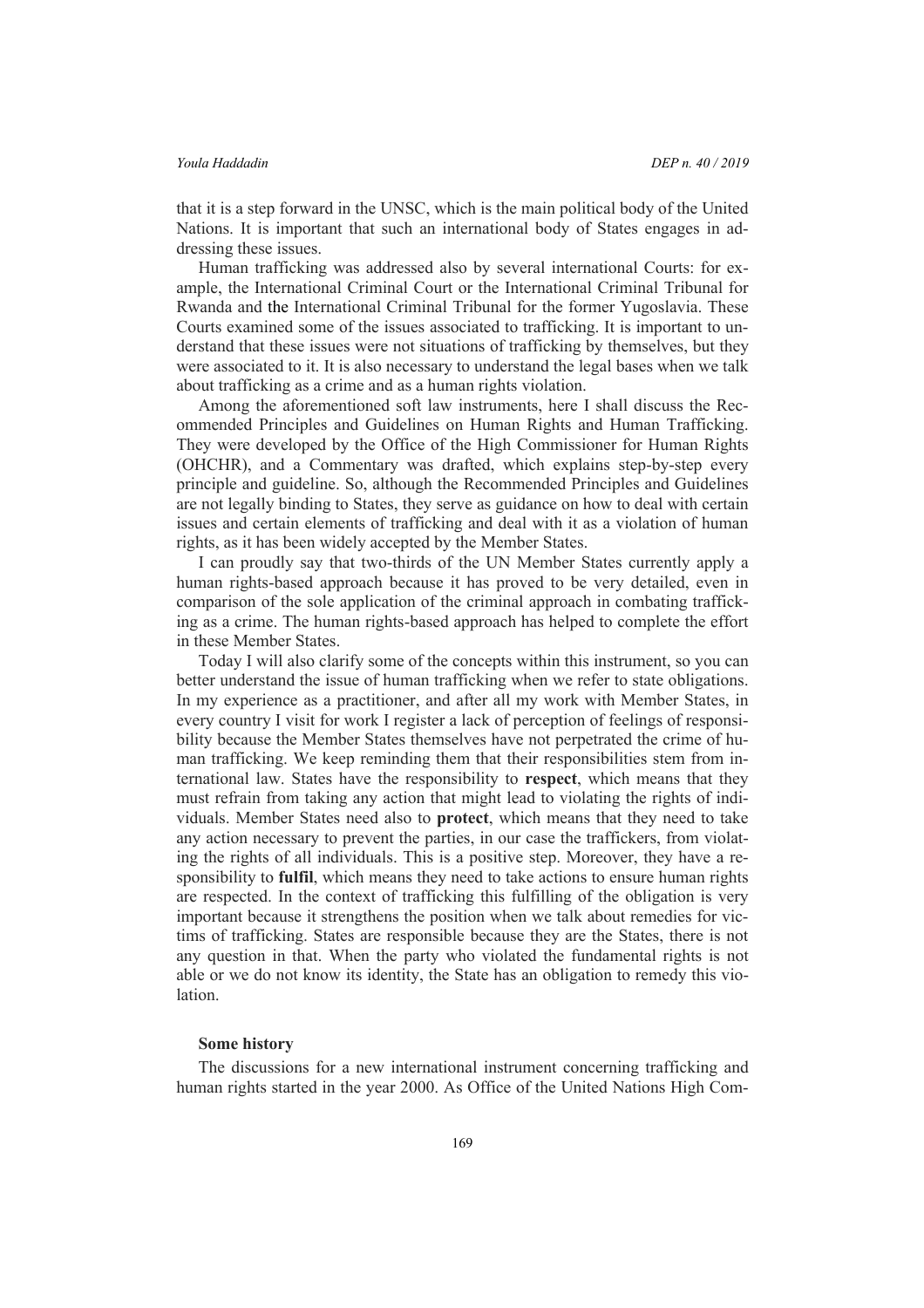missioner for Human Rights (OHCHR), we were thinking about how to make States to respect our guidelines, because if they do not express their consent to be bound by a legal instrument, nothing can be done. Our office is not an entity that creates binding international law. Therefore, we annexed the Recommended Principles and Guidelines on Human Rights and Human Trafficking to a report submitted by the High Commissioner of that time, Mary Robinson, to the Social and Economic Council at the United Nations. It became part of an official Resolution and it was recommended in several subsequent General Assembly resolutions and Human Rights Council Resolutions to the extent that as OHCHR we have been asked to promote the Recommended Principles and Guidelines on Human Rights and Human Trafficking and to assist Member States in building capacities to be able to apply a human rights-based approach when addressing human trafficking.

# **The recommended principles**

The Commentary was developed in the year 2010 and it has become a very important source of information about the human rights-based approach. The Recommended Principles and Guidelines on Human Rights and Human Trafficking comprise principles which are declined in several guidelines. The following are the basic principles:

**Primacy of human rights** means that human rights should be at the centre of any action Member States or any other stakeholder take in order to combat human trafficking. I will give an example: in previous years, States used to detain people involved in prostitution where prostitution or sex work is illegal. They took everyone involved and arrested them and prosecuted the girls, caught guilty of practicing prostitution, without even looking at the specific cases. Some of them turned out to be victims of human trafficking. So, this is what we mean by a human rights-based approach: we put a primacy of human rights on any action.

**Prevention** means that we need to prevent trafficking in the first place. This is the best way to combat trafficking. Therefore, prevention is mainly focused on addressing the demand, that is to say that we need to look at the reasons that generate demand for the services provided by those victims. If we address the demand and the root causes and the contributing factors, we will be able to combat trafficking. However, I would not say I am pessimistic because I am not, but we need to continue working on that because the phenomenon is increasing. It means that Member States are not really addressing the real issues or the root causes that are causing people to fall in the hands of traffickers. Hence, prevention is crucial.

**Protection and assistance to victims** is very important because when individuals become victims of trafficking, what we need to do is to rescue them, and to provide them with protection and assistance. Some of them might need medical services, they might need counselling, they are traumatised, they are hungry in some cases, so we need to take immediate action to provide those people in need with protection and assistance.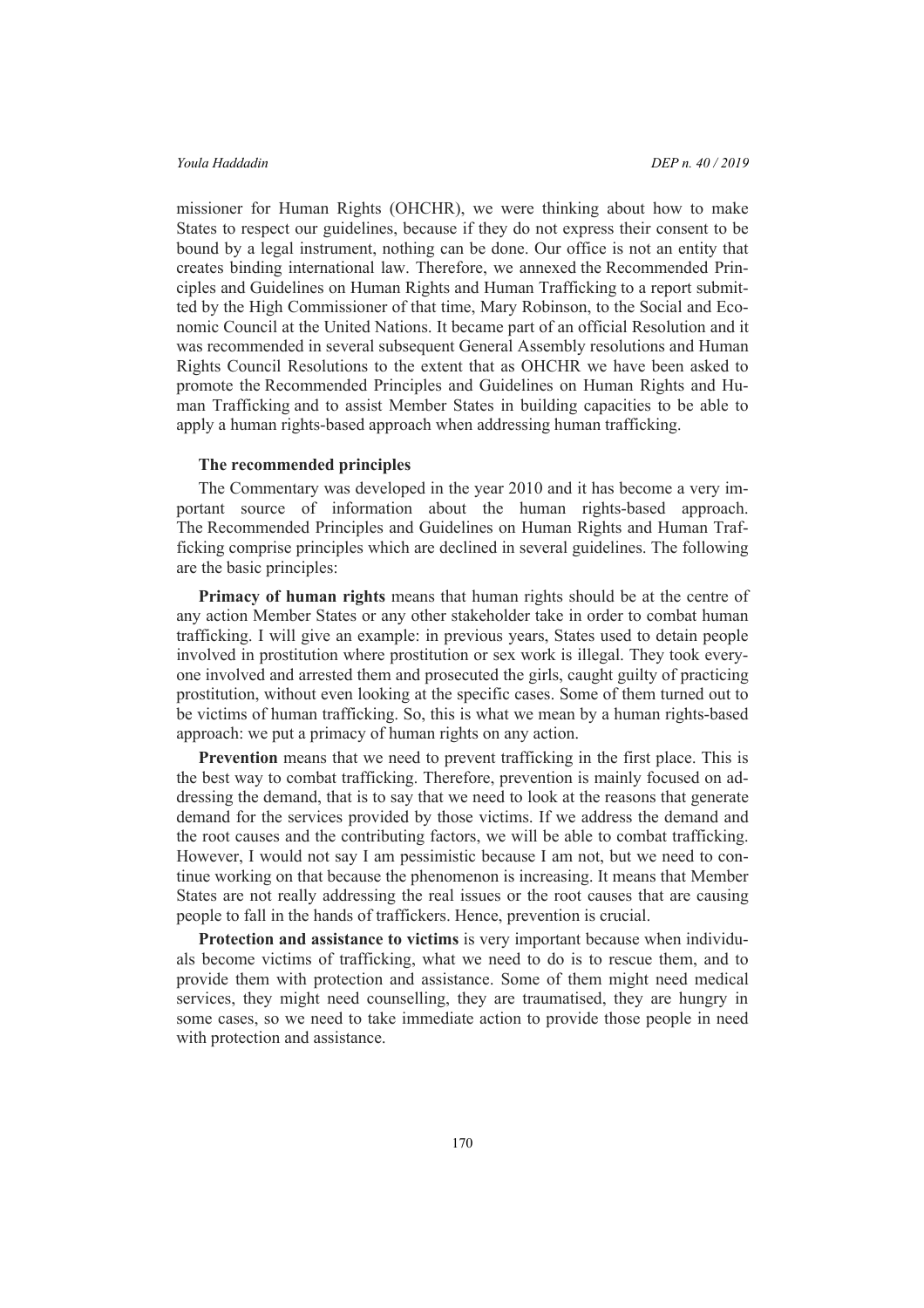**Criminalisation, prosecution and redress** that is to say that each member State need to establish trafficking and associated acts as crimes in their national criminal codes and laws.

When we refer to a human rights-based approach, what does this mean from a legal standpoint? The human rights-based approach refers to a way of dealing with an issue. We have a human rights-based approach to almost everything we work on; all our world is a human rights-based approach. We apply it to humanitarian actions, to end poverty, to all issues we are tackling today; we use the same methodology in all issues, even in human trafficking. At a normative level it is based on international law, and more specifically on human rights law and standards, and, operationally, it is directed towards protecting and promoting human rights. This means that the first thing we look at are not the perpetrators/the traffickers, but the victims, as this approach is designed for them. Of course, we need to provide guarantees for a fair trial for all people who have committed violations and crimes, but this is not our focus in a human rights-based approach for victims. We put victims at the centre of our action so that we ensure that trafficking is not reduced to a problem of movement of people or confused with smuggling as we have seen before. Human trafficking is often confused with smuggling, by governments, Member States and even at the level of the United Nations. So, whenever they talk about the incidents in the Mediterranean, they immediately jump to the conclusion and they talk about human trafficking without even looking closer at the issue. But this is more about smuggling and not human trafficking. It is true that some cases of smuggling ended up to becoming trafficking, but not all cases.

We do not want this crime to be reduced to an organised crime or a public order matter. Otherwise, where are the victims? I will try to put it in simple words with an example. Practically, when we look at the case of trafficking, we need to analyse all the violations that occur through the trafficking cycle. We look at the violations, what happened to the victims, whether they were deprived of liberty, whether they were tortured, whether they were imprisoned. Whatever violation happens during the trafficking cycle we need to look at it at every little stage, we need to discover each specific violation, and we need to provide remedies for the victim for each one of them.

In countries where we detect a case of trafficking, we look at the violation that has taken place, we look at the obligations according to international law of the State involved, and then we will come up with what should be done to remedy to the situation. A human rights-based approach to trafficking seeks to both identify and redress all discriminatory practices and unjust distribution of power that underline trafficking.

### **The guidelines**

Now, I will present you each guideline, adding straightforward examples and what should be done in order to be in line with a human rights-based approach. A lot of Member States like this kind of approach, as they perceive they are doing something, that they are criminalising trafficking. In fact, this has been an incentive for them to apply all the elements related to the human rights-based ap-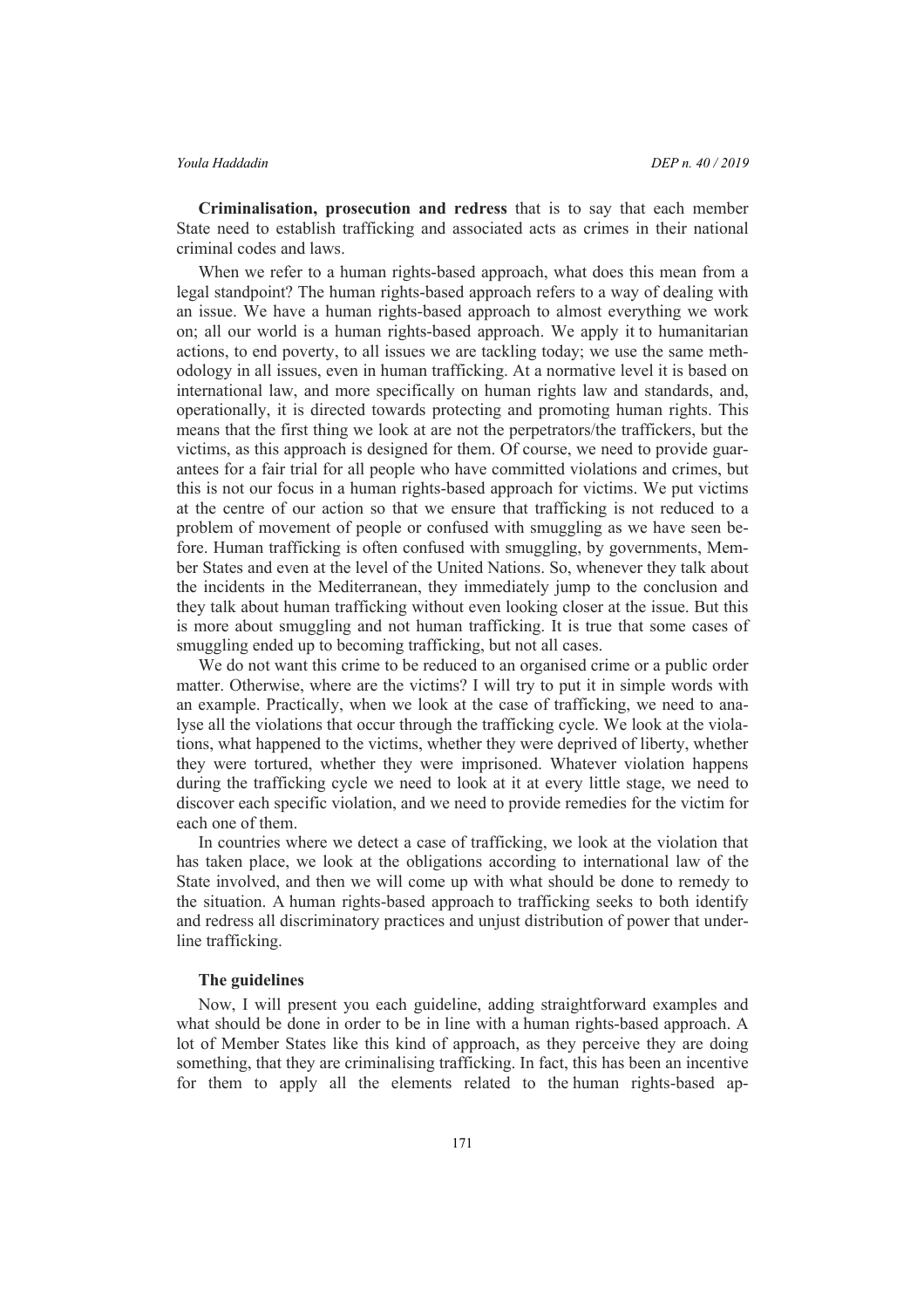proach because they had already undertaken some of the actions, but they did not really know that there were missing pieces that are basically the victims, which require a closer focus by the Member States.

For the human rights-based approach the violations of human rights are both a cause and a consequence of human trafficking: people get trafficked because either they come from a discriminated group, or they are discriminated in their country, they could suffer poverty, or lack of education, opportunities, even they could want to improve their lives. These are what we call the root causes. In these situations, it is easy to become a victim of human trafficking. I give you a very clear example: women fleeing domestic violence at home do not know what to do, they decide to migrate because they do not have enough information and knowledge and they are not strong enough, they become weak and vulnerable and for this reason it is very easy for them to fall in the hands of people who might exploit them. So, this is why we think human trafficking is a cause and a consequence of violations of human rights.

In order to allow States to ensure that the measures they take do not affect the rights of people, we suggest a number of actions:

## **A comprehensive response**

In order to be able to combat such a heinous crime as trafficking, we need a comprehensive response. Traffickers are very smart, and they change the modus operandi they apply, so we need to adapt to their changes. We always recommend an action plan, or a strategy to be adopted which has all the elements needed, included criminalisation of human trafficking. Cooperation needs to be put in place in order to have an effective and fruitful action plan or a well-implemented strategy. All stakeholders in the country need to be informed, especially NGOs or grassroot organisations because they are most probably the only ones that might come into contact with trafficking victims who, because they might be frightened, will not go to the police or law enforcement, and will instead trust this kind of organisations. So, their role in identification and, later, in providing them assistance is really important.

# **Monitoring mechanism**

States need to establish a monitoring mechanism. Some States have established a national committee to oversee all the works. This committee might be made up of different ministries involved in the topics like justice, social services, or the police department. Other States have appointed a single rapporteur who oversees all the programmes that are implemented. In Europe, a lot of States have this single rapporteur, while other countries, as far as I know, have national committees.

# **Reporting to the United Nations**

An important issue is the regular reporting to a United Nations Human Rights mechanism, so parties to the Convention on the Elimination of All Forms of Discrimination Against Women should report the measures they are taking to show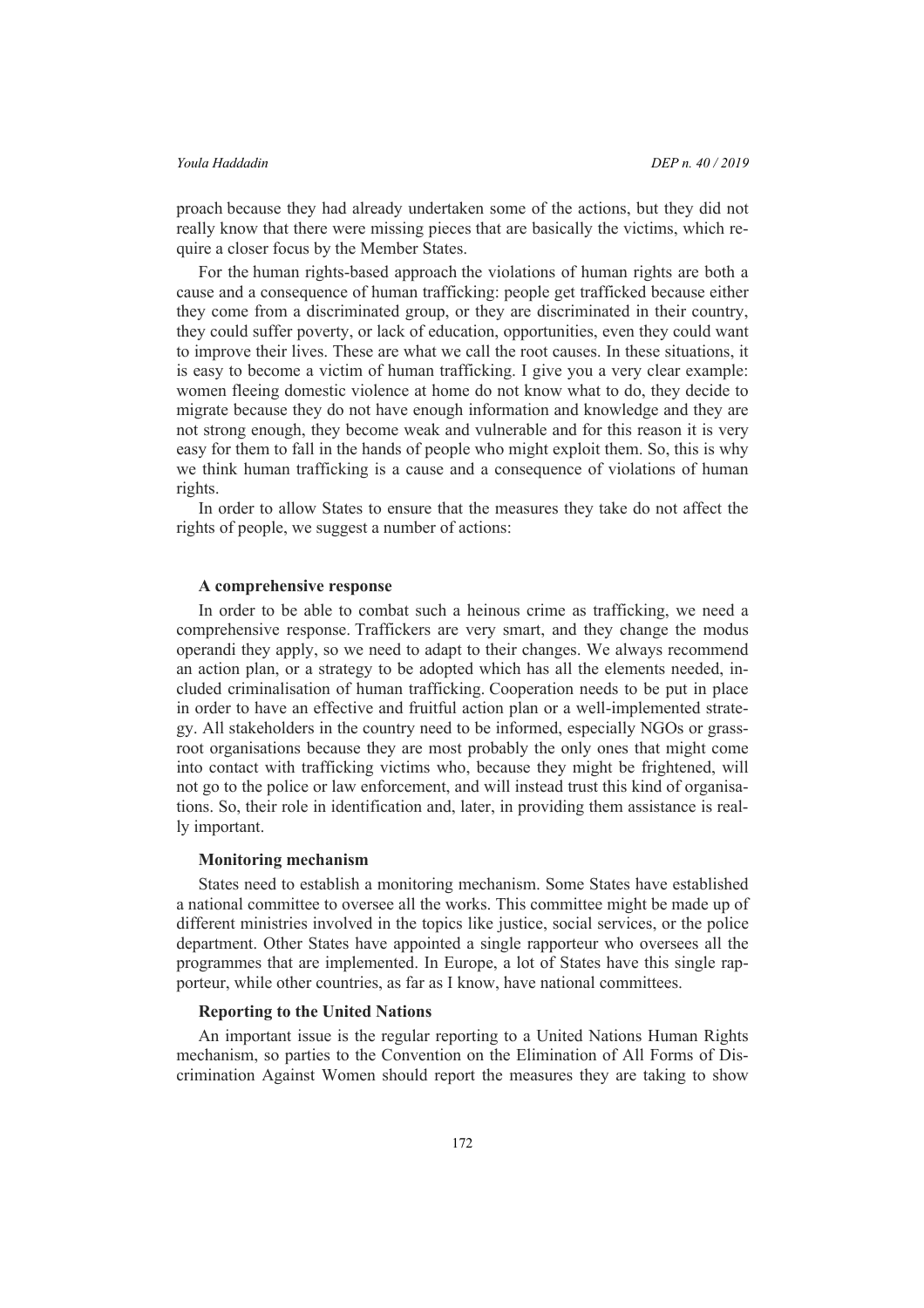progress and to get good recommendations from a body of experts on what is best in terms of combating human trafficking. This would be a very useful tool.

# **International and regional agreements concerning extradition and migration**

International, regional, sub-regional and even intranational agreements on extradition and migration are important. In a lot of parts of the world we see that there are regional mechanisms and even sub-regional ones. In Europe we have European Union Directives<sup>19</sup> on combating human trafficking, which are adopted and implemented by all Member States. In East Asia they have the ASEAN Conven $tion<sup>20</sup>$ , as well as tools and agreements to combat trafficking. Also, the Commonwealth of Independent States (CIS) has its own mechanism. This is very helpful because we are talking about a transnational crime even if in most of the cases, not always, it can be perpetrated either inside the borders of a country. But as we are mostly referring to a transnational crime, agreements among States are very important because they allow them to exchange information, especially between neighbouring countries or with countries of origins and countries of destination where victims are taken.

If you look at the Global Report issued by UNODC you can see the trends, the movement of victims, where they leave from and where they go. This is interesting to observe; the report has some nice maps that show the movements and routes of trafficking. So, those agreements can help combat trafficking because you know that the victims have been trafficked from your country and the final destination is that particular region, for example Europe, so you make an agreement with Europe or the specific country where you know victims are resettled to help them. Of course, as OHCHR we are always called for technical assistance and we provide it to Member States on how to apply the principles and guidelines and how to adapt to them their national legislations and even the strategies. So, we have been involved in almost most parts of the world.

<sup>&</sup>lt;sup>19</sup> Directive of the European Parliament and of the Council on preventing and combating trafficking in human beings and protecting its victims, 2011/36/EU, 5th April 2011, OJ L 101/1; Council Directive on the residence permit issued to third-country nationals who are victims of trafficking in human beings or who have been the subject of an action to facilitate illegal immigration, who cooperate with the competent authorities, 29 April 2004, 2004/81/EC, OJ L 261/19; Directive of the European Parliament and of the Council establishing minimum standards on the rights, support and protection of victims of crime and replacing Council Framework Decision 2001/220/JHA, 2012/29/EU, 14 November 2012, OJ L 315/57; Council Directive 2004/80/EC relating to compensation to crime victims, of 29 April 2004, OJ L 261/15.

<sup>&</sup>lt;sup>20</sup> ASEAN Convention Against Trafficking in Persons, Especially Women and Children, adopted 21 November 2015, entry into force 8 March 2016.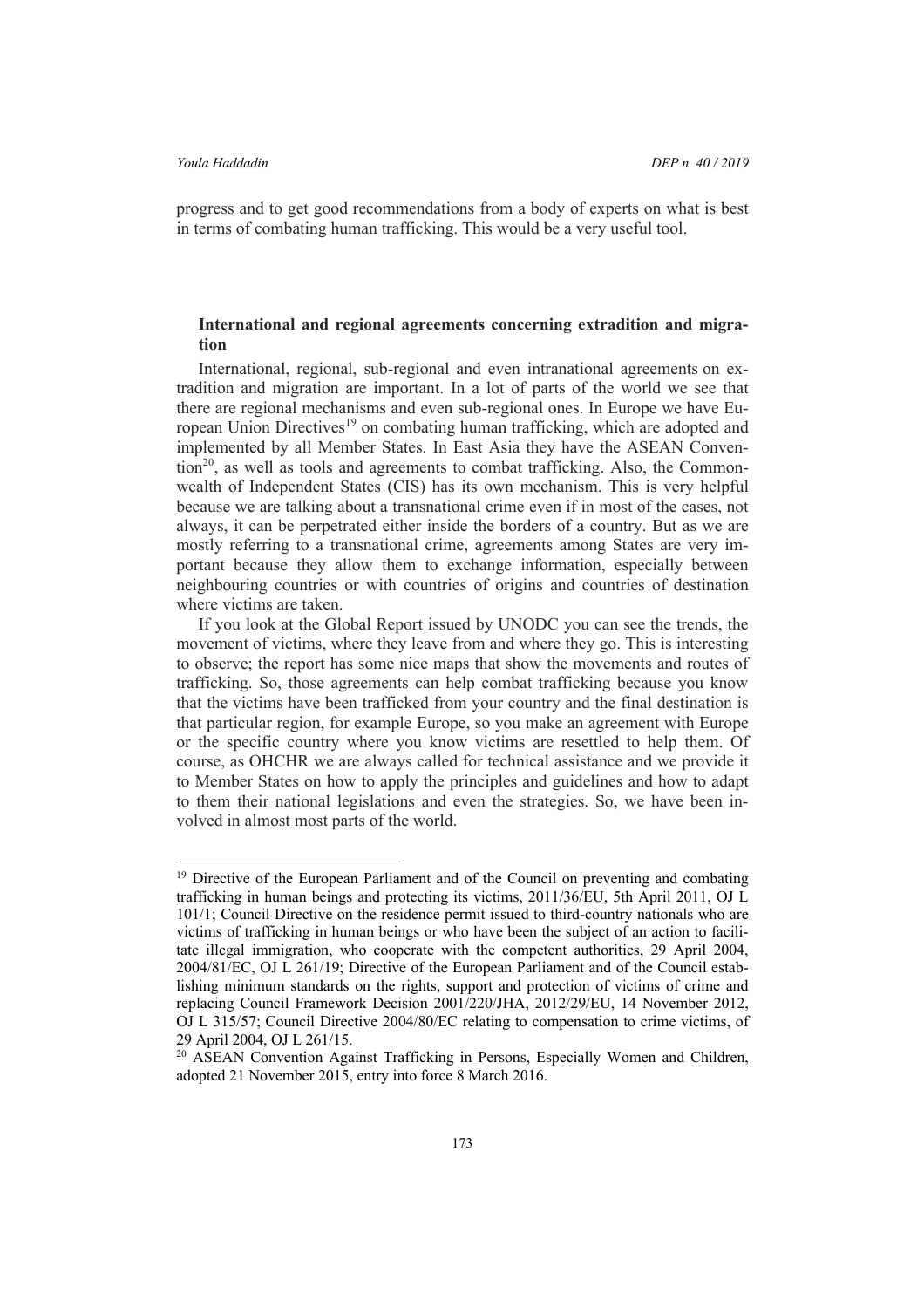### **Identification of victims**

Another important element is the identification of victims of trafficking. In a lot of cases there are victims of trafficking that are not identified at all, they are confused with smuggled people or they are misidentified. They are therefore not given the status of victim in order to be protected. As we always say, victims need to be identified as such in order to be able to be protected and receive the assistance and the justice they deserve. Some other practical steps for identification can be the training of people who are responsible for identification. If border police do not know how to identify a victim of human trafficking, if they do not know what the set indicators are, they will not be able to do it. For example, I remember that I was once travelling somewhere to deliver training in one of the countries in the Gulf region. I arrived at the airport, I handled over my passport to the lady of the security border police, and she did not even detect me, she did not make eye contact. I therefore started the training from the border: I asked her if she was going to look at me. What if I am not the person handling the passport? They need to look at people the check at passport controls, they need to be vigilant because sometimes victims of trafficking are travelling with somebody else and that somebody else holds the passport, presents it and the police border could not notice that something is wrong. So, identification is very important. Officers need to be trained about identification and we need to help them write manuals, develop indicators and other measures.

Another example, I was working two years ago with the civil aviation authorities on how to train flight attendants on victims' identification. When you board a flight, the flight attendant should able to observe and figure out if there is something wrong. There was this famous case who took place two months ago in the US, in which a flight attendant helped identify a victim of trafficking and she saved her. She was trafficked from the East Coast to the West Coast in California. The flight attendant felt something was wrong with the girl, she was travelling with a male trafficker. The flight attendant left her a note in the restroom, so the girl went there and wrote back "I need help" on the same note the stewardess left. So, they immediately called the ground authorities in California and the police came and saved the girl and it turned out she was a victim of trafficking and arresting the trafficker. So, identification is the first step, if we cannot identify victims, we are not doing our job.

However, identification is sometimes related to success or failure. If you look at the high percentages that are increasing at the international level it can be either way. They are doing a good job, and we are identifying more victims, and therefore we are able to measure more cases. But at the same time, we are not doing our job well so, it is tricky sometimes. However, if we prepare the people who are responsible for identification and they are given the necessary skills, that would be a major step in the fight against human trafficking. Of course, we need to provide training to police and judges on how to investigate the cases, even how to ask questions to the victims or the traffickers, or others involved in the trafficking cycle.

### **Prohibition to get victims of human trafficking imprisoned**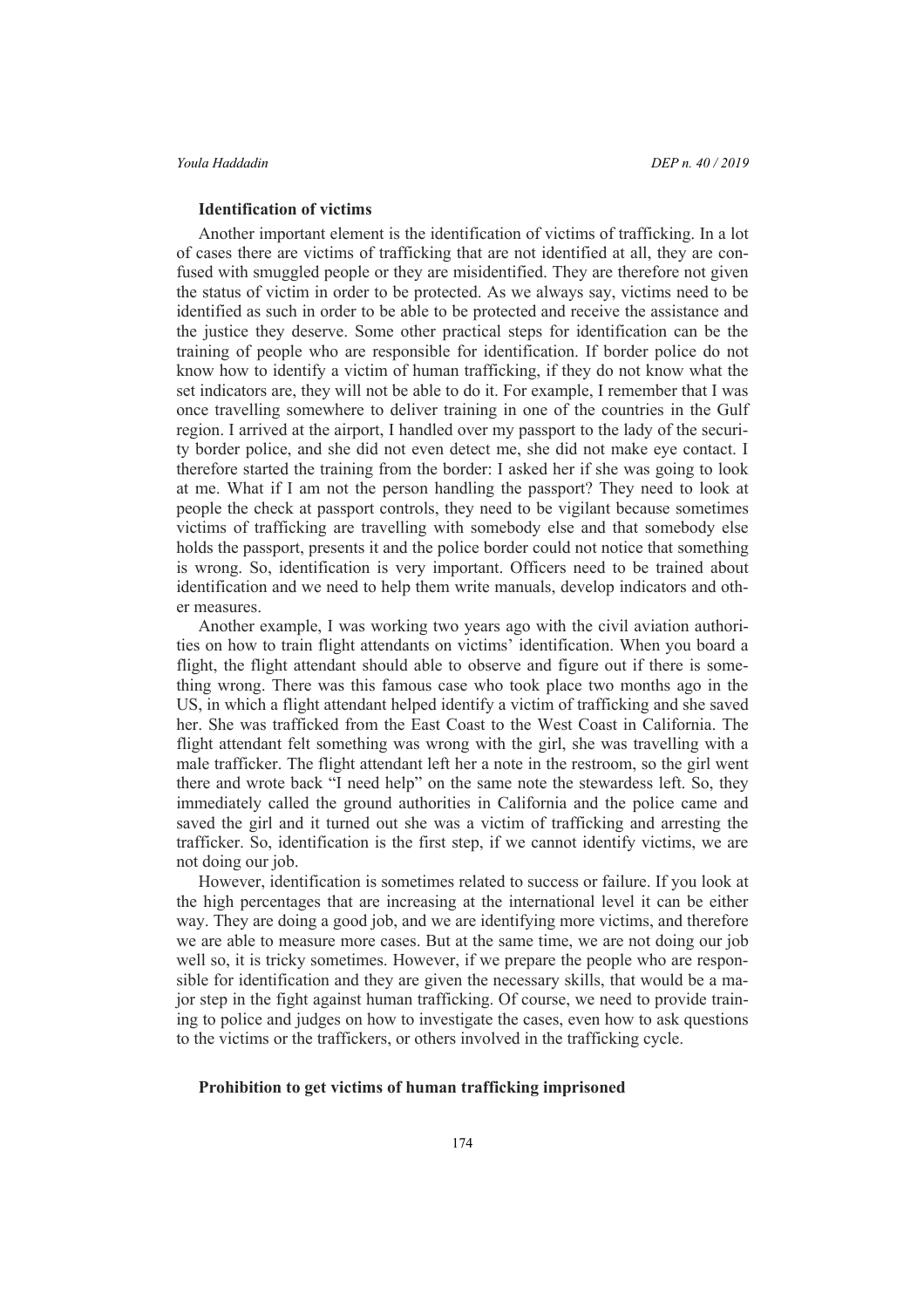In order to have a human rights-based approach, one of the most important issues in investigating and identifying victims of trafficking is that we should not take them to jail**.** Victims of human trafficking should not be imprisoned. Member States need to provide shelters that should be safe places to remove them from the danger in which they are. States need to provide protection for victims and moreover, some of them might need to apply for asylum. Especially in cases of sexual exploitation of women, they do not want to go back to their communities of origin after their story has become public because they should be stigmatised. Therefore, we need to put in place some rules and procedures either to provide them with refugee status in the same country where they denounced the violation and trafficking they suffered or to a third country. Some victims often choose to go to a third country because they feel safer.

### **Research, analysis and evaluation**

When it comes to research, analyses and evaluation, it is important to collect data. We need to have data about regions and cities. Sometimes the type of evaluation we are aware of helps us to understand why certain people are trafficked. For example in Africa they traffic people with albinism because of certain beliefs; their organs or their blood are used in some of the voodoo practices. We need to understand the phenomenon. We need to have numbers and statistics about what type of cases we are having, and this could tell us also about how traffickers work so we would be able to track them better. Monitoring of course is very important. States need to monitor how your policies are effective, are there any results or you need to change them in order to better combat trafficking and apply the human rights-based approach.

# **Survivors' stories**

Survivors and their stories of trafficking are crucial. They can be a very important source of information for us as authorities combating trafficking. For example, they can tell us why they left their homes in the first place. Some people started a migration process and they end up being victims of trafficking. Others are deceived in their home countries by a promise of a contract to go to work as waitress or in a hotel or something else, and they then fell into the trap of trafficking. All this information will help us to put necessary guidelines in place. A very good example is the one of the Philippines where they no longer send workers abroad without training and the Ministry of External Affairs must inspect the contract and the conditions of the contract in order to prevent cases of trafficking. But in other cases, some countries turn a blind eye, because those people who have been exploited or their nationals travelling abroad who are exploited sometimes send money home.

# **A proper national legislation against human trafficking**

Countries need to criminalise and have appropriate national legislation. Some of them are really making a considerable effort while others are not. Nevertheless, we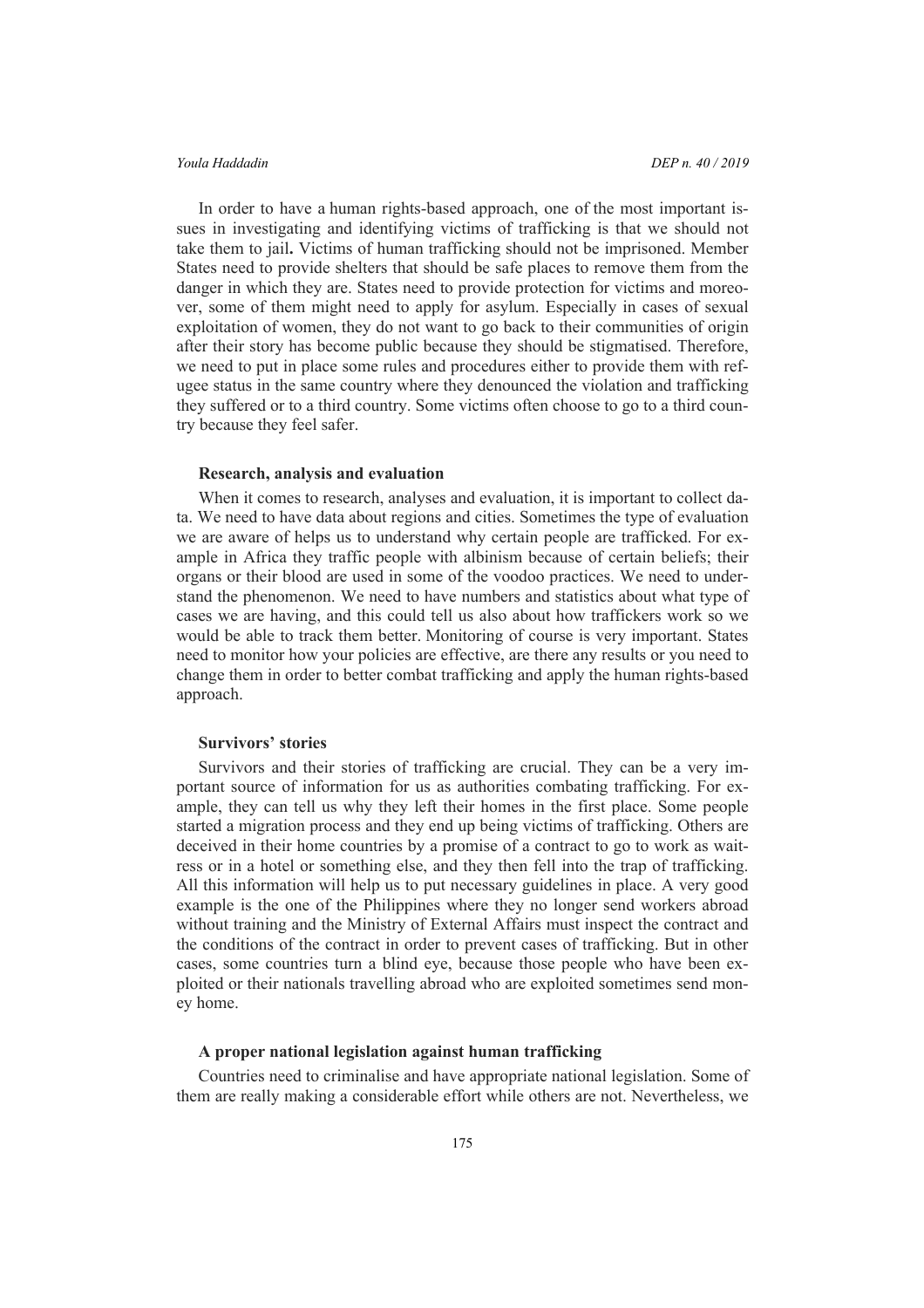need to criminalise trafficking in our national legislation, and we have to follow the definition of the Palermo Protocol. The crime of trafficking has 3 elements, the **action** (how), the **means** (what did they use, what are the means used in, what was the main reason), and the **purpose**, which is always exploitation. If there is no exploitation, we are talking about a different kind of crime. So, the three elements need to be there and in our legislation as States we need to criminalise trafficking and all associated acts. Dealing with children, according to the definition of the Palermo Protocol, we do not need to prove the means because a child cannot be deceived, a child is a victim of trafficking regardless of whether they consented or not. As long as we have an action and exploitation, a child cannot give consent to be trafficked. We need to penalise all practices related to trafficking like forcing people to engage in prostitution or in sex work. Sex work and prostitution are terms which are often discussed, and they are creating a lot of debate even at the international level. The Recommended Principles and Guidelines on Human Rights and Human Trafficking were very impartial; there is the terminology "exploitation of the prostitution of others". If in a member State sex work is legal, it is fine. We are talking about the exploitation aspect of sex work. If somebody is exploiting a sex worker where sex work is legal, we address the exploitation we do not address the issue itself.

# **Remedies**

States should provide a mechanism for remedies for victims of human trafficking. Money could be gathered by confiscating all the assets belonging to traffickers and organised crime groups. Usually these groups are engaged in other illicit activities like money laundering, drug trafficking, trafficking of organs, some of them even terrorism. Some of these groups act as big networks all around the world and they have important assets that States can confiscate through police operations. States can use those assets to compensate victims. Some Member States told our office that they did not have the means to follow all the Principles and Guidelines. The answer is that if you do your job properly, you will be able to confiscate a lot of assets and revenues generated by the crime of trafficking and you can use it to compensate victims of trafficking.

### **Sanctions for the perpetrators**

States need to have appropriate legislation in place that criminalises and imposes sanctions on traffickers, and they should provide a proper law enforcement response that is trained, well-informed, able to undertake investigations in cases of trafficking without doing any harm. This is a very important principle: law enforcement agents must not harm the victims. They need to be aware that victims might be under threat, or intimidation, and they must be very careful when dealing with them. I have seen that from my visits and work with Member States around the world, there are those who have a special unit dealing with trafficking in the police department. This is progress, because these kinds of special units are more focused, they know to build their own capacity, they have all the means. For exam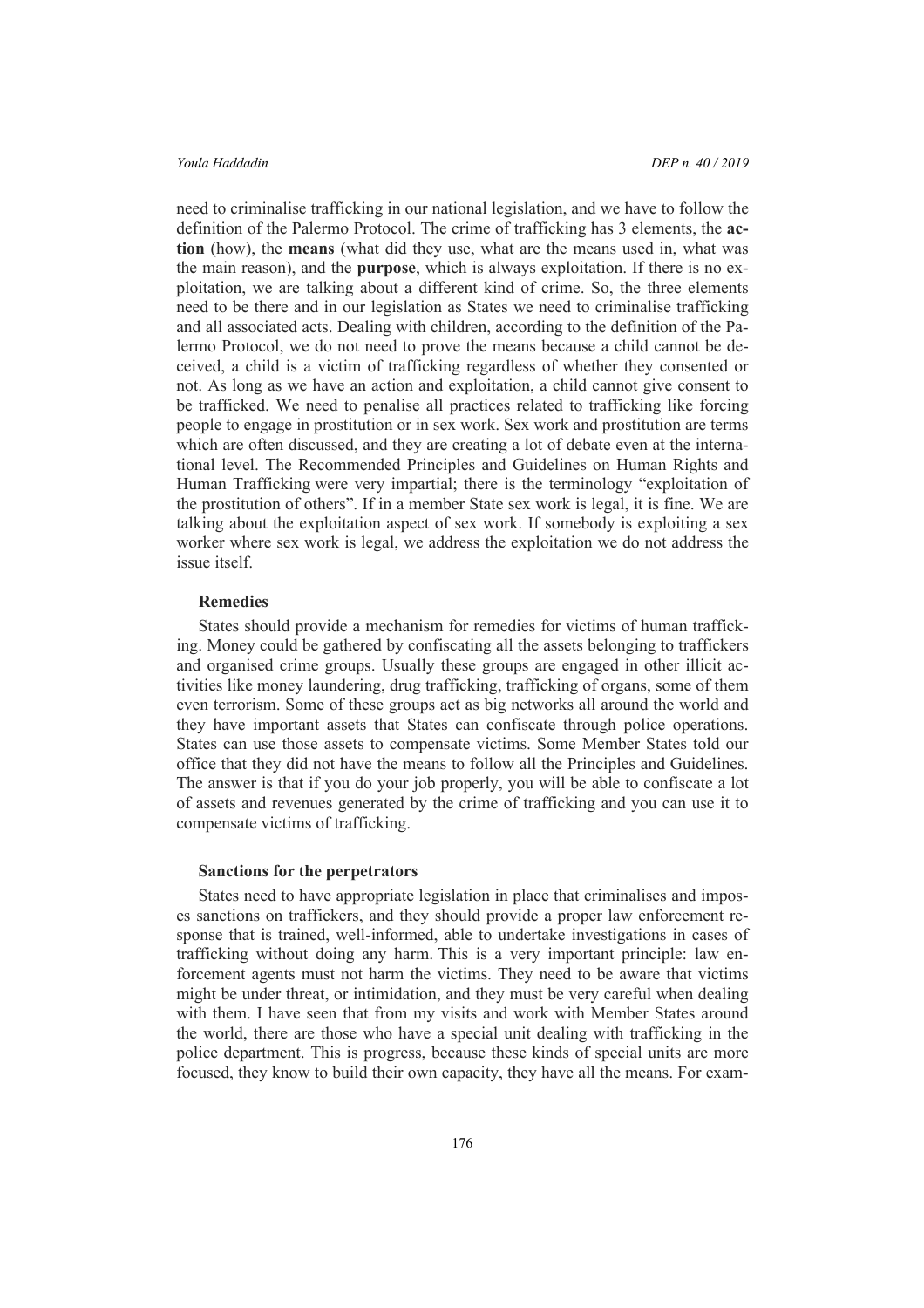ple, in Jordan there is a special unit dealing with trafficking and it is proving to be very effective.

### **Protection and assistance**

When we talk about protection and support, which are two of the main principles, we need to have norms and standards within the State that provide victims immediate protection, and we need to keep their identities secret because sometimes it is really very sensitive. Victims do not want to be exposed as being victims, and they need to be given what we call a *reflection period* to provide them with assistance and protection. These provisions should not be conditional on the cooperation with legal proceedings against their traffickers. During the reflection period, they need time to sit on their own and think about what they have been through. Then they decide whether they want to engage in a legal proceeding or not. Some of them could be frightened because traffickers are aware of their family back home, and they might cause them harm. We need to be very sensitive and very careful in dealing with the issue of victims and legal proceedings. So, States need to move victims immediately to a safe place and provide them with *permanent residency permit* (or a temporary one) to be able to receive medical assistance. If they choose to engage in the legal proceedings, they will be able to be there and to be able to file a claim for compensation and remedy.

# **Information about victims' own right for remedy**

States need to inform the victims of all their rights, what are the ways to obtain remedies in the country they were trafficked in. They need to be aware of all the options in order to make an informed decision and be able to move forward and decide what are they going to do. Some countries I have visited have shelters, with have very good services for victims; they provide them with some vocational training and they work on either sending them to a third country or, if they choose so and if they can, to their country of origin. Vocational training is really important so when they go back home, they are more likely not to be victimised again. So, the vicious circle is broken, because if you deal with the root cause then you are in a better position to protect the trafficked person from becoming a victim once again. They are also given education opportunities for this reason.

### **Children**

We have a whole set of recommendations related to children. The most important principles when dealing with children is the best interest of the child, and suitable action. It is important to remember that some children who are victims of trafficking have been trafficked by their own relatives and parents, so in this case the best interest of the child is not to give them back to their parents, who will traffic them again and exploit them. We need to be able to decide what is the best interest of the child in that case and act accordingly.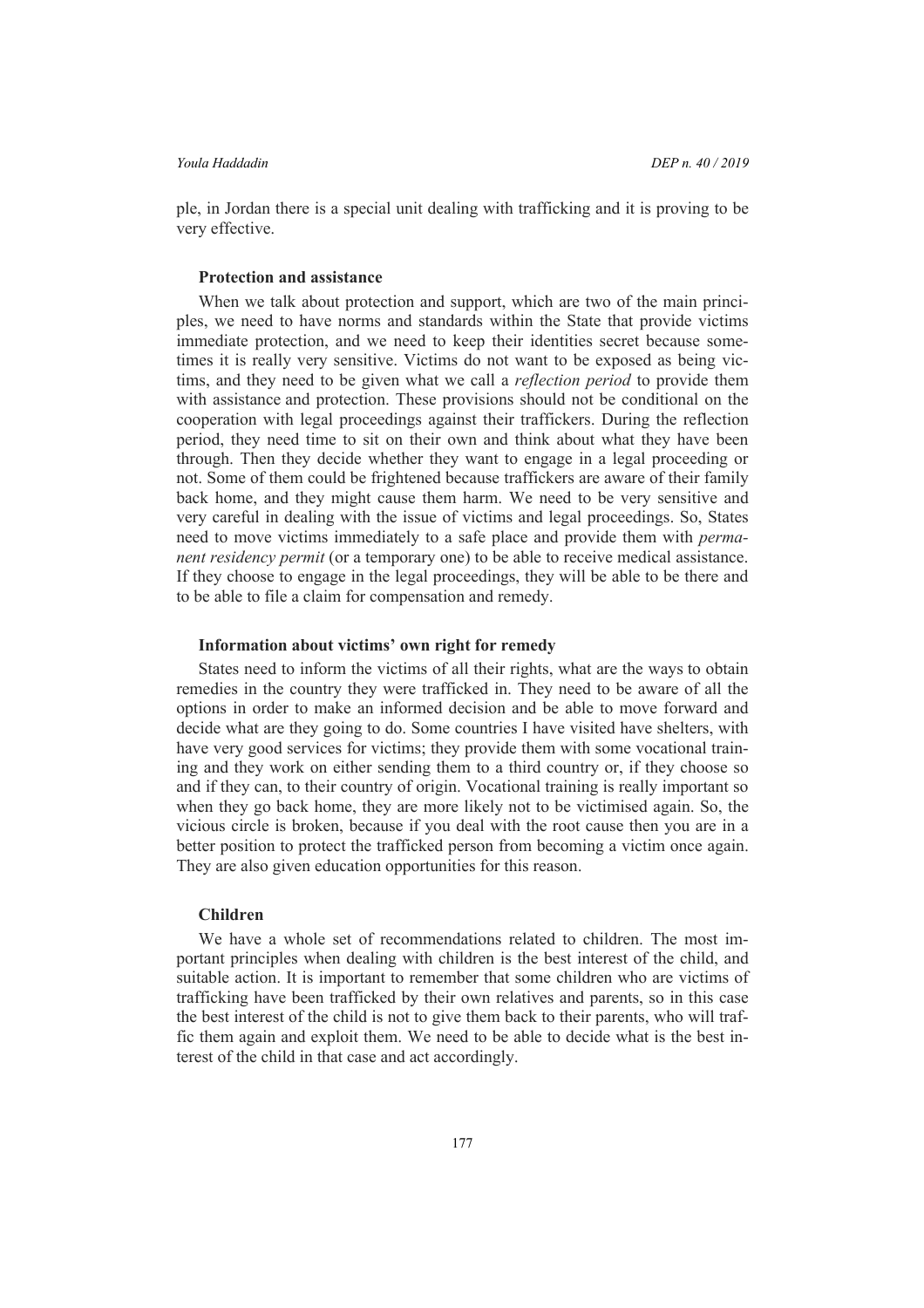### **Types of remedies**

When we talked about remedies, as I said we need to provide victims with a way to obtain them. Remedies take several forms. In the case of trafficking for sexual exploitation, it is very difficult to take things back as they were because the harm has already happened to victims, but we can provide a safe return to them or resettle them in a third country. Financial compensation is a very important element; it could help them to reshape their lives, start a project; if they were subjected to psychological damages, they need to be assisted. Rehabilitation for victims of human trafficking is the heart of the human rights-based approach. So, when we talk about a human rights-based approach that means the victims need to be provided with assistance, medical services, counselling, legal assistance given by the court in order to get compensation and everything they need. Full and public satisfaction is a sort of remedy but sometimes it is confused by the rights of people in general for development in their own country. Instead, financial compensation is a legal thing: a victim can go to the courts, claim compensation for an act that violated his or her rights, he or she has some kind of guarantees of non-repetition, which include a possible safe return and investigation and prosecution of traffickers in order to break the cycle and prevent them from trafficking more people or other victims over and over.

# **Obligations of peacekeepers and diplomatic staff**

I am sure you have heard a lot of stories and cases about peacekeepers engaged in cases of trafficking especially in the case of Bosnia and Herzegovina, twenty years ago. It happened that they were engaged in cases of trafficking, especially for sexual exploitation. Most recently there has been a case in the Central African Republic and the OHCHR carried out some investigations. Even one of the Directors in our office was fired because he did not act as he should have acted through the proper channels and start an investigation against the people who sexually abused children in Central African Republic.

Peacekeepers and diplomatic staff need to be trained in order to recognise if it is trafficking. For example, if I go back home and talk to the people in my home country about the situation of the domestic workers that are working at their homes, they do not realise they are committing a crime of trafficking if they take their passports and lock them up. Basically, this is trafficking. Some people do not realise it and you need to raise awareness about the issue so as to make sure that people understand what such a crime is in order to prevent them from engaging in acts that might lead to cases of trafficking. This is important while they are performing their duties as diplomats or as peacekeepers sent by the United Nations to help troubled communities. We do not need to add the plague of trafficking to their suffering.

# **Operations and coordination between States**

Operations and coordination between States and regions are very important. The concept at the core of this assumption is mutual assistance. Sometimes, in cases of